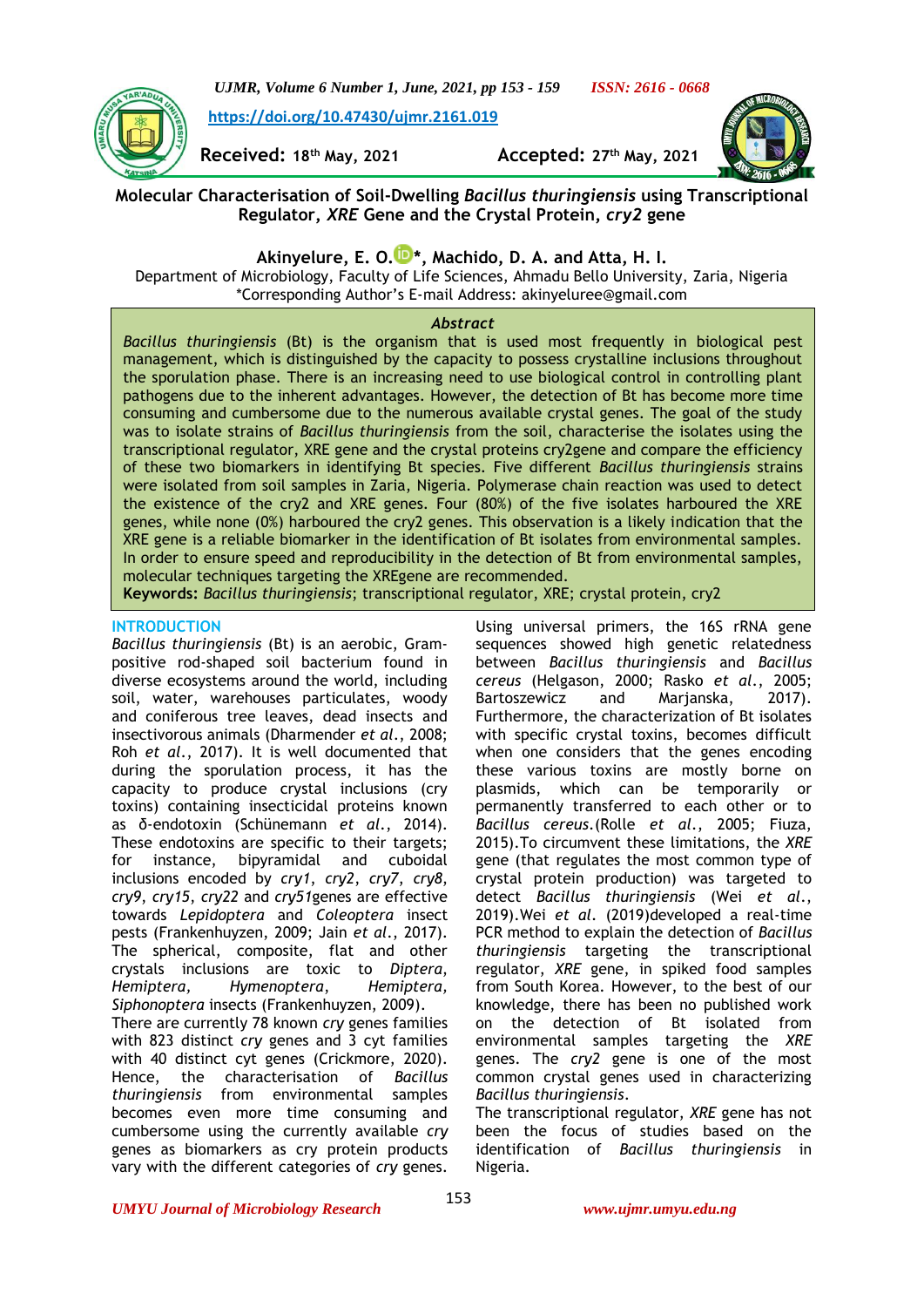There is increased interest globally in the control of plant pathogens using biological agents such as *Bacillus thuringiensis*, molecular methods are, hence, important in the comprehensive identification of these agents. Nigeria is in dire need of more studies in this area of research as culture dependent techniques alone do not highlight key markers of this biocontrol agent (*Bacillus thuringiensis*). Therefore, in view of the highlighted concerns above, the current study was conducted to isolate *Bacillus thuringiensis* strains from various soil types in Zaria, Nigeria, and to compare the effectiveness of the *XRE* gene with that of the established crystal protein, *cry2*  gene in detecting the putative *Bacillus thuringiensis* isolates using PCR.

## **MATERIALS AND METHODS**

## *Collection of Soil Samples*

Soil samples were collected from fields of three sites in Zango, Zaria namely, Tomato farmland, Cow rangeland and Refuse dump site. Soil sample of 10g was collected from the surface to a depth of 5 to 10cm in each of ten spots within each site. The ten soil samples from each site were bulked and thoroughly mixed to obtain representative composite soil samples(Stefani *et al*., 2015).The soil samples from the three sites were stored in polythene bags and brought to the Environmental Research Laboratory, Department of Microbiology, Ahmadu Bello University, Zaria for isolation of *Bacillus thuringiensis* from the samples

## *Isolation of Bacillus thuringiensis*

*Bacillus thuringiensis* were isolated using the sodium acetate selection method outlined by Travers *et al*. (1987) with some modifications. Ten grams soil was dissolved into 90mL of distilled water and incubated for 45 mins at  $28^{\circ}$ C on a rotatory shaker (B. Bran scientific & instrument company, England) at 250 rpm. Thereafter, 2 mL of the broth culture was added to 20 mL of sterile Luria Bertani (LB) (Tryptone 10g/L, yeast extract 5g/L, NaCl 5g/L) broth buffered with 0.25 M sodium acetate (pH 6.8) in 50 mL Erlenmeyer flask and incubated for 4 hours at  $28^{\circ}$ C on a rotatory shaker at 250 rpm. After incubation, 5 mL aliquots from each culture were placed in hot water bath operating at  $80^{\circ}$ C for 3 minutes. Thereafter, 0.1 mL was spread on LB agar (Tryptone 10g/L, yeast extract 5g/L, NaCl 5g/L and Agar 15g/L) and incubated at  $28^{\circ}$ C for 24 hr.

## *Purification and Preservation of Typical Bacillus thuringiensis Isolates*

Colonies having morphology typical of *Bacillus thuringiensis* (cream coloured, dry surface with entire margin) were selected and purified by subculturing on T3 agar (Tryptone 3g/L, yeast extract 1.5g/L, Peptone 2g/L, Sodium phosphate  $0.05M$ , MnCl<sub>2</sub>  $0.005g/L$  and Agar 15g/L) to obtain pure cultures and then preserved at 4°C for further studies.

## *Biochemical Characterisation of Isolates*

The characteristic cultural and biochemical properties of the suspected *Bacillus thuringiensis* strains were determined following Gram staining and spore staining procedures (Bergey, 2004; Willey, 2008).Biochemical tests conducted include: motility, casein hydrolysis, oxidase, citrate utilization, Methyl red-Voges Proskaeur, catalase, and arginine hydrolysis.

## *Detection of cry2 gene and transcriptional regulator (XRE) gene*

Qiagen DNA easy extraction kit (Jiangsu Mole Bioscience Co., Ltd, China) was used to extract DNA based on the manufacturer's instructions. The PCR conditions for the amplification of the *cry2* and the *XRE* genes were performed as described by Ben-Dov *et al.* (1997) and Wei *et al*., (2019) respectively.

Polymerase chain reactions were carried out in 25 μL reaction mixture containing 8 μL template DNA, 150 mM dNTPs, 20 pM of each of the four primers (Table 1) and 0.5U of *Taq* DNA polymerase. The *XRE* gene was amplified in a DNA thermocycler using the following program: 1 initial denaturing cycle at 94ºC for 3 minutes, 35 cycles containing: denaturing at 94ºC for 30 seconds, annealing at 49ºC for 30 seconds and extension for 30 seconds at 72ºC and then the reaction being terminated by a final extension for 10 minutes at 72ºC. The amplification of the c*ry2* gene was carried out with the program: 1 initial denaturing cycle at 94ºC for 3 minutes, 35 cycles containing: denaturing at 94ºC for 30 seconds, annealing at 55ºC for 30 seconds and extension for 1 minute at 72ºC, thereafter, a final extension for 10 minutes at 72ºC to complete the reaction.

The *XRE* gene and the *cry2*gene bands were visualized using agarose gel electrophoresis. An aliquot (15 μL) of the amplification products was loaded onto 1.5% agarose gel and runat 100volts for 1 hour in TAE buffer (40mM Tris-Acetate, 1 mM EDTA). The gels were stained with ethidium bromide and a molecular weight marker of 100 bp was used to document them.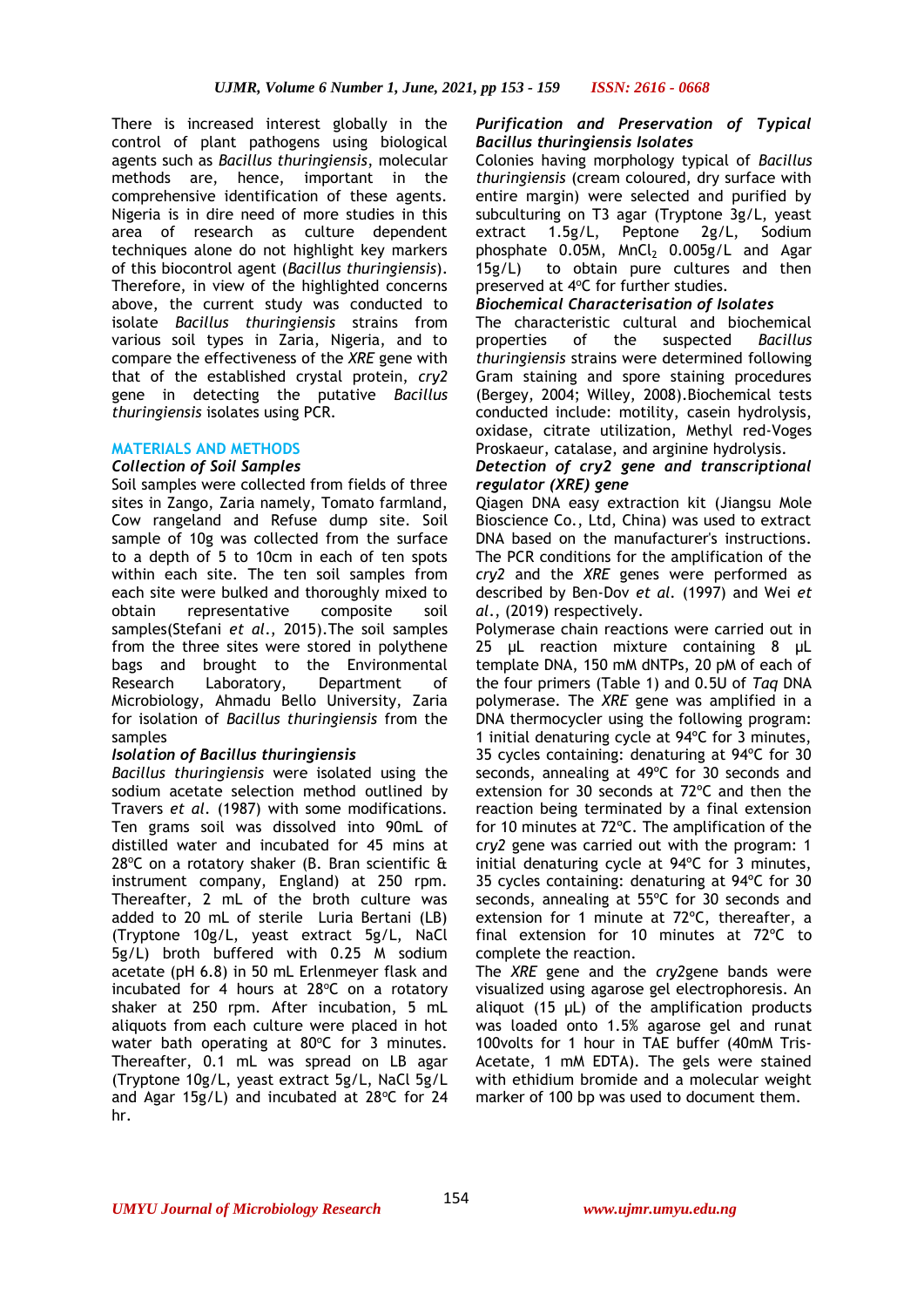| Genes |    | Primer Sequence (5'-3')                           | <b>Product size</b><br>(bp) | Reference             |  |
|-------|----|---------------------------------------------------|-----------------------------|-----------------------|--|
| cry2  | F. | GTTATTCTTAATGCAGATGAATGGG                         | 689                         | Ben-Dov et al. (1997) |  |
|       | R  | CGGATAAAATAATCTGGGAAATAGT                         |                             |                       |  |
| XRE   |    | AAGATATTGCAAGCGGTAAGAT<br>GTTTTGTTTCAGCATTCCAGTAA | 246                         | Wei et al. (2019)     |  |
|       |    |                                                   |                             |                       |  |

**Table 1. Primer sets used in the amplification of the** *cry2* **and the** *XRE* **genes**

#### **RESULTS**

The colonial morphology, as well as the microscopic and biochemical characteristics of the isolates showing the expected characteristics of *Bacillus thuringiensis* are as shown in Table 2. Colonies that appeared creamy white, circular, dry, with flat elevation and wavy margin on LB agar were regarded putatively as*Bacillus thuringiensis*.

Table 3 shows the frequency and percentage of isolates with the desired microscopic and biochemical characterization. The occurrence of *Bacillus thuringiensis* isolates from various soil types namely, agricultural farmlands, refuse dump site and cow rangeland, are as shown in Table 4.

The five isolates identified using cultural, microscopic and biochemical characterizations were tested for the presence of the *cry2*  andthe *XRE* genesby PCR. The amplicons of the *XRE* gene (246 bp) were detected in four of the strains of *Bacillus thuringiensis* (Plate I). In all of the strains, the *cry2* gene (689 bp) was not amplified.

**Table 2. Biochemical characterization of isolates** *Bacillus thuringiensis*

| Isolate code                       | C <sub>1</sub> | C <sub>2</sub> | C6        | R <sub>3</sub> | R4        |
|------------------------------------|----------------|----------------|-----------|----------------|-----------|
| *Colonial<br>morphology            | $+$            | $+$            | $\ddot{}$ | $\ddot{}$      | $+$       |
| Gram<br>reaction/Shape<br>of cells | $+/R$          | $+$ /R         | $+/R$     | $+/R$          | $+/R$     |
| Chains of cells                    | $\ddot{}$      | $+$            | +         | $\ddot{}$      | $\ddot{}$ |
| Endospore stain                    | $\ddot{}$      | $\ddot{}$      | +         | $\ddot{}$      | ÷         |
| Motility                           | +              | $\ddot{}$      | $\ddot{}$ | $\ddot{}$      |           |
| Catalase                           | +              | $\ddot{}$      | +         | $\ddot{}$      | $\ddot{}$ |
| Oxidase                            | $+$            | $\ddot{}$      | $+$       | $+$            | $\ddot{}$ |
| Methyl Red                         | ٠              |                |           |                |           |
| Voges                              | $\ddot{}$      | $\ddot{}$      | $\ddot{}$ | $\ddot{}$      | $\ddot{}$ |
| Proskauer                          |                |                |           |                |           |
| Casein                             | $\ddot{}$      | $\ddot{}$      | +         | $\ddot{}$      | $\ddot{}$ |
| hydrolysis                         |                |                |           |                |           |
| Arginine                           | ٠              |                |           |                |           |
| hydrolysis                         |                |                |           |                |           |
| Utilization of                     | $\ddot{}$      | $\ddot{}$      | $\ddot{}$ | $\ddot{}$      | $\ddot{}$ |
| citrate                            |                |                |           |                |           |
| Remark                             | Bt             | Bt             | Bt        | Bt             | Bt        |

C1, C2and C6 = Isolates from Cow rangeland

R3 and R4 = Isolates from Refuse dump site

**\* =** colonies that appear creamy white, circular, dry, flat elevation and with wavy margin on LB agar

+ = positive reaction. **-** = negative reaction.

 $R = \text{rod}$ .

Bt = *Bacillus thuringiensis*.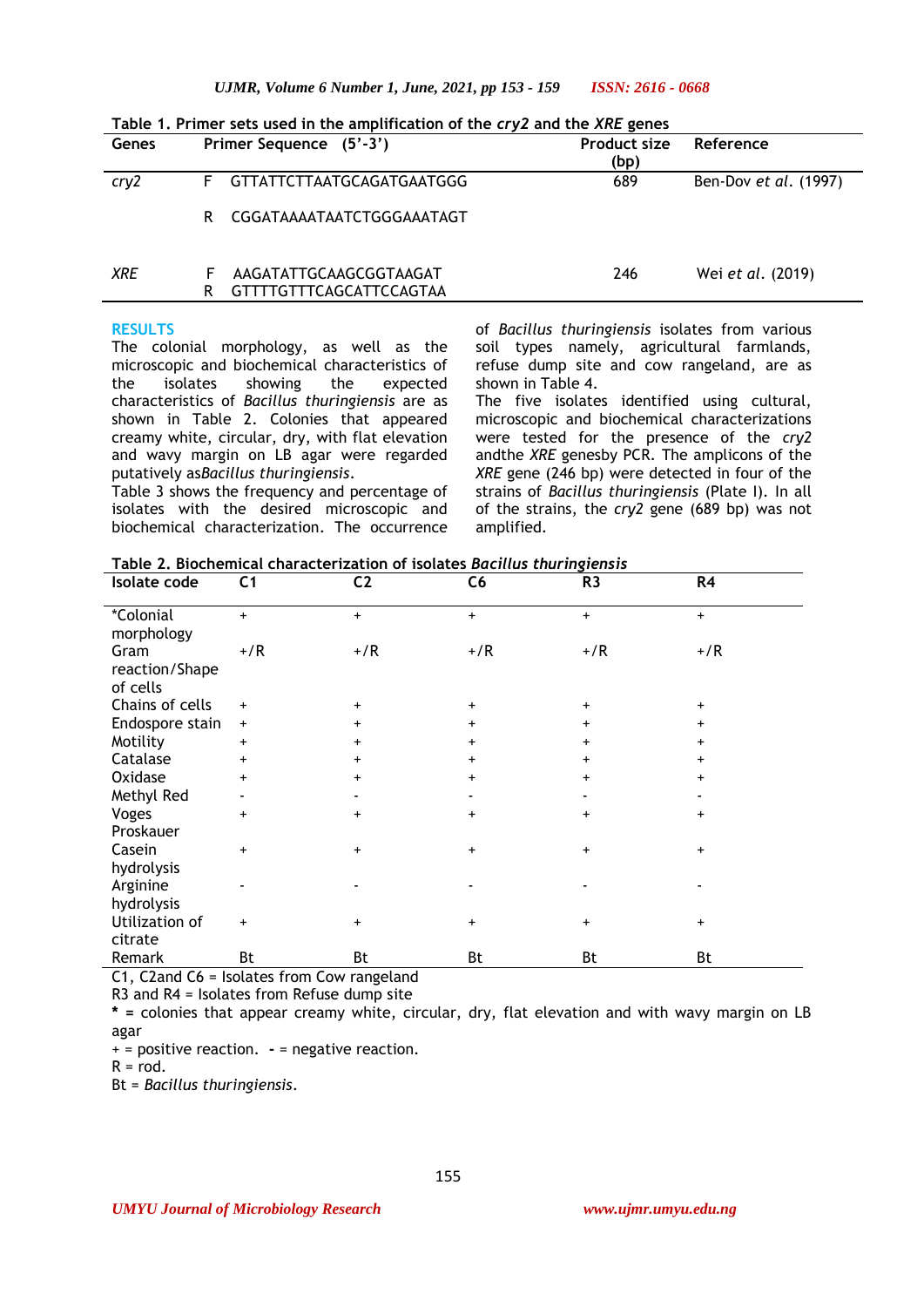| Test                   | <b>Bacillus</b><br>for<br>expected<br><b>Result</b><br>thuringiensis | Number of<br><i>isolates</i><br>tested | Number with the<br>desired result (%) |
|------------------------|----------------------------------------------------------------------|----------------------------------------|---------------------------------------|
| <b>Gram reaction</b>   | Gram positive                                                        | 16                                     | 13(81)                                |
| Shape of cells         | Rod shaped                                                           | 16                                     | 12 (75)                               |
| <b>Chains of cells</b> | Rods in chain                                                        | 16                                     | 11(69)                                |
| Endospore stain        | Green spores with pink vegetative<br>tissue                          | 11                                     | 8(73)                                 |
| Motility               | Motile organism                                                      | 8                                      | 8(100)                                |
| Catalase               | Positive reaction (presence of<br>bubbles)                           | 5                                      | 5(100)                                |
| Oxidase                | Positive (purple colour)                                             | 5                                      | 5(100)                                |
| Methyl Red             | Negative (No change in colour)                                       | 5                                      | 5(100)                                |
| <b>Voges Proskauer</b> | Positive reaction (Red colour)                                       | 5                                      | 5(100)                                |
| Casein hydrolysis      | Positive (production of halo zone<br>around the colony)              | 5                                      | 5(100)                                |
| Arginine hydrolysis    | Negative (No clear zone around the<br>colony)                        | 5                                      | 5(100)                                |
| Utilization of citrate | Positive (colour change from green to<br>blue)                       | 5                                      | 5(100)                                |

**Table 3. Frequency and percentage of isolates with the desired microscopic and biochemical characteristics**

**Table 4. Frequency of distribution of** *Bacillus thuringiensis* **isolates in various soil types after biochemical characterization** 

| soil<br><b>Sources</b><br>οf<br>samples | *Number of<br><b>Bacillus like</b><br><i>isolates</i> | Number of Bt<br>isolates | <sup>a</sup> Bt index | Frequency of<br>distribution of Bt<br>(%) |
|-----------------------------------------|-------------------------------------------------------|--------------------------|-----------------------|-------------------------------------------|
| Agricultural                            |                                                       |                          | 0.00                  | (0)                                       |
| farmland                                |                                                       |                          |                       |                                           |
| Cow rangeland                           | 6                                                     |                          | 0.50                  | (50)                                      |
| Refuse dump site                        |                                                       |                          | 0.40                  | (40)                                      |
| Total                                   | 16                                                    |                          | 0.31                  | (31)                                      |

**\*** Creamy white, circular, dry, flat elevation, with wavy margin

<sup>a</sup> Bt Index: Divide the number of *Bacillus thuringiensis* isolates by the total number of *Bacillus*-like colonies.



*UMYU Journal of Microbiology Research www.ujmr.umyu.edu.ng* **Plate I. Amplification of** *XRE* **gene (246 bp) in** *Bacillus thuringiensis* **isolated from soil samples** Key: Lane 1: DNA ladder (100bp), Lanes 2 - 4: Bt isolated from Cow range (C1, C2, C6, respectively), Lanes 5 and 6: Bt isolated from Refuse dump (R3 and R4, respectively) 156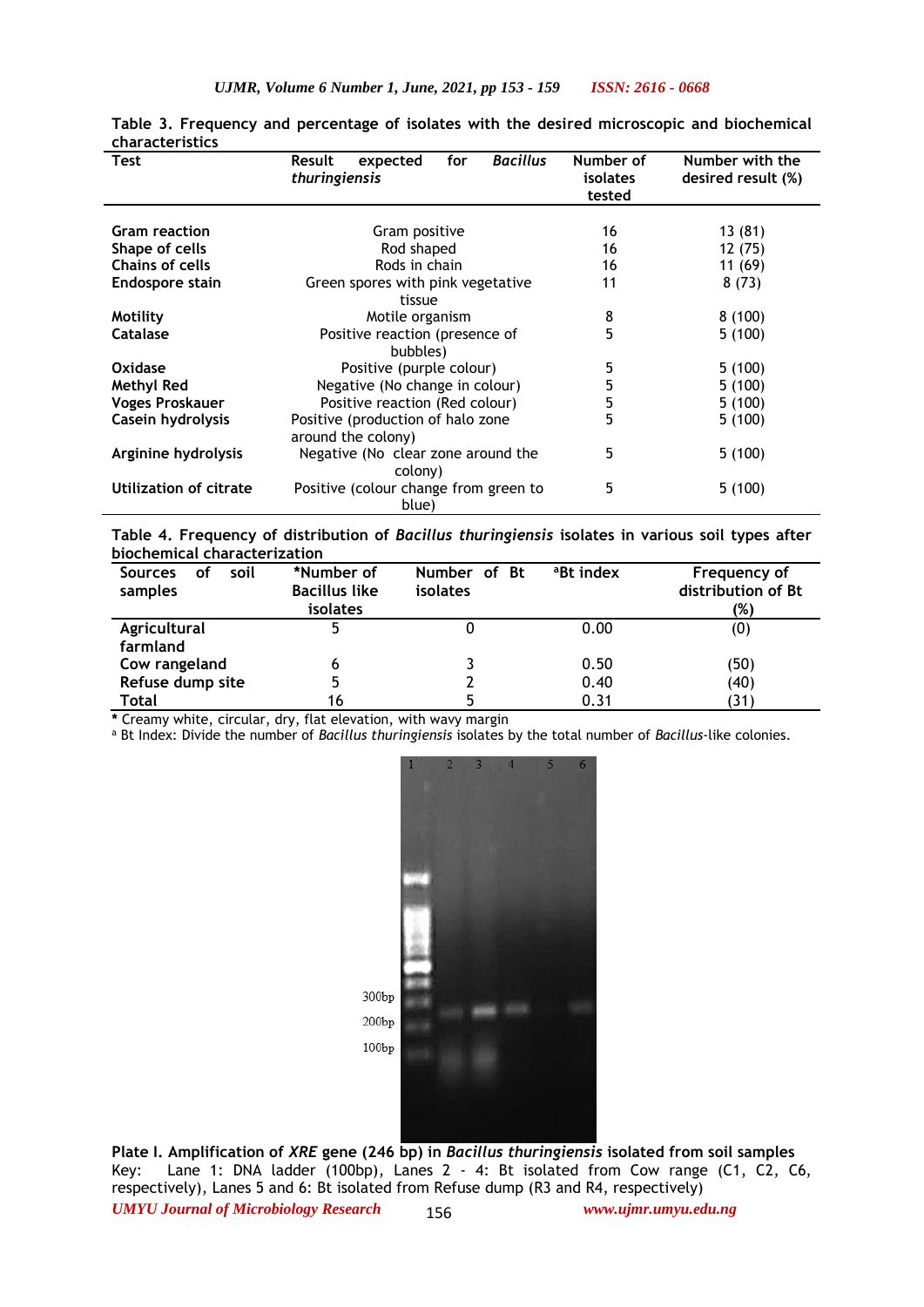#### **DISCUSSION**

An isolation procedure similar to the one used in this study was also utilised by Bello and Hussaini, (2017) and Adeyemo *et al*. (2018) and numerous *Bacillus thuringiensis* strains were isolated from different soil samples in Zaria and Okitipupa respectively.

The suspected *Bacillus thuringiensis* isolates were subjected to biochemical characterization and the observations made were in agreement to those reported by Kaur *et al*. (2002) and Eswarapriya *et al*. (2010)who reported that in addition to producing parasporal crystal bodies, the strains of *Bacillus thuringiensis* also have positive reactions for catalase production, citrate utilization, casein and starch hydrolysis. The estimated value of successful *Bacillus thuringiensis* isolation (Bt index) varies with types of soil, with 0.31 being the average Bt index observed in this present study. The average Bt index varies among soil samples across the globe, as previously reported (Vilas-Boas and Lemos, 2004; Lone *et al*., 2016; Lone *et al*., 2017). The possible cause of the variation in Bt index may be a consequence of the difference in topography, nutrient availability, humidity, isolation source, geography and the interaction between bacterium and pests which could significantly affect their populations in different habitats.

The higher frequency of *Bacillus thuringiensis*  isolated from cow rangeland relative to refuse dump site and agricultural farmland could be attributed to the fact that this soil type likely has higher organic matter content which favours the growth and proliferation of *Bacillus thuringiensis* which naturally occur on saprophytic plants and nourishes on dead organic matter. This finding corroborates the study of Bello and Hussaini, (2017) where higher occurrence of *Bacillus thuringiensis* was observed in Cow rangeland soil type.

Owing to the speed and reproducibility of the PCR-based approach, it has been widely used since its introduction by Carozzi *et al*. (1991) for the detection of established and new*cry* genes in strains of *Bacillus thuringiensis*. For the five strains isolated in this study, the *cry2* gene was not amplified, implying that the isolates have not acquired the plasmids harbouring the *cry2* gene. It also indicates that the isolates may have other kinds of *cry* genes that were not targeted throughout the study; as the *B. thuringiensis* strain has been reported to harbour one or even more crystal toxin genes (Crickmore *et al*., 2011). The primary cause for

toxin genes diversity could be attributed to the fact they are mostly expressed on plasmids which are easily transferred partially or completely among *B. thuringiensis* strains (Fiuza, 2015; Liu *et al*., 2015). This agrees with the reports of Bello and Hussaini (2017) and Jain *et al*. (2017) which indicate that a large number of isolates do not carry the *cry2* genes. However, the predominance of the *cry2* gene has also been reported (Liang *et al*., 2011; Lone *et al*., 2017; Wei *et al*., 2019).The amplification of the *XRE* gene in this study revealed that out of five strains of putative strains of *B. thuringiensis*, the gene was detected in four (80%) when end-point PCR was used which only detects the gene and does not quantify it; while Wei *et al*. (2019)utilised a real-time PCR which quantifies the number of genes targeted in the amplification of the *XRE* gene in the detection of *Bacillus thuringiensis* with a specificity of 94% achieved. According to report by Wei *et al*.(2019), the *XRE* gene is more dominant than the *cry2* gene when compared in strains of *Bacillus thuringiensis*. The primary reason for the efficiency of *XRE* gene over *cry2* gene could be due to the fact that the former is a transcriptional regulator, itregulates the main type of crystal protein production (Wei *et al*., 2019) and there are currently 78 distinct *cry* genes families available as biomarkers since several translated cry protein product vary with the different categories of *cry* genes.

## **CONCLUSION**

Strains of *Bacillus thuringiensis* were isolated from various soil types in Zaria, Nigeria. The *XRE* gene was found to be a more reliable biomarker than the *cry2*gene in the molecular detection of indigenous strains of *Bacillus thuringiensis* in the present study. The molecular detection of functional and regulatory genes is a reliable method of studying bacteria with biotechnological applications such as biocontrol.

#### **Acknowledgments**

The authors are grateful to the management of ABU, Zaria for the facilities used during the study.

## **Author contributions**

AEO, MDA and AHI designed the experiments. AEO conducted the experiments. AEO wrote the manuscript, and MDA and AHI reviewed the manuscript.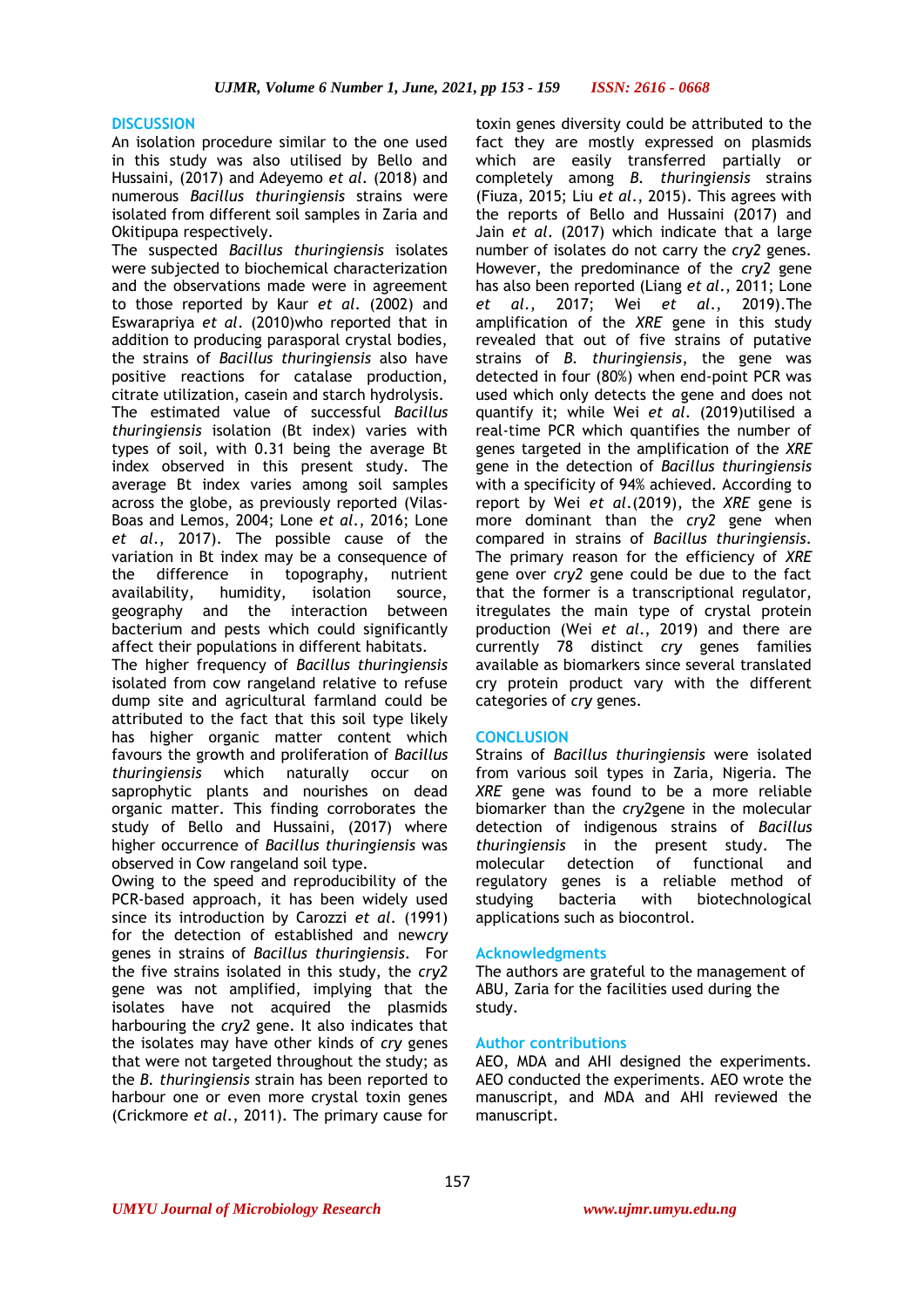**REFERENCES**

- Adeyemo, I. A., Abdul-Wahab, S. O., Obadofin, A. A. (2018). Biocontrol Potential of *Bacillus thuringiensis* Isolated from Soil Samples Against Mosquito Larvae. *Ife Journal of Science,* 20:2
- Bartoszewicz, M. and Marjanska, P. S. (2017). Milk-originated *Bacillus cereus* sensu lato strains harbouring *Bacillus anthracis*-like plasmids are genetically and phenotypically diverse. *Food Microbiology,*64:23–30. doi: 10.1016/j.fm.2017. 05.009
- Bello, A. and Hussaini, I. M. (2017).Detection of Multiple *Cry* Genes in *Bacillus thuringiensis* Isolated from Different Soil Typesin Zaria. *Microbiology Research Journal International*, 20(2):1-6.
- Ben-Dov, S. E., Zaritsky, A., Dahan, E., Barak, Z. , Sinai, R., Manasherob, R., Khamraev, A., Troitskaya, E., Dubitsky, A., Berezina, N. and Margalith, Y. (1997). Extended Screening by PCR for Seven *Cry* group Genes from Fieldcollected Strains of *Bacillus thuringiensis*. *Applied Environmental Microbiology,*63:4883-4890.
- Bergey, D. H. (2004). Bergey's Manual of Determinative Bacteriology. Eds., John G. Holt *et al*., 9th edn. The Williams and Wilkins, Baltimore. 531-532.
- Carozzi, N. B., Kramer, V. C., Warren, G. W., Evola, S.and Koziel, M. G. (1991). Prediction of insecticidal activity of *Bacillus thuringiensis* strains by polymerase chain reaction product profiles. *Applied and Environmental Microbiology*, 57:3057–3061.
- Crickmore, N. (2020). *Bacillus thuringiensis*  toxin nomenclature. Retrieved from http://www.lifesci.sussex. ac. uk/ home/Neil\_Crickmore/Bt/toxins2 on 11th January, 2021.
- Crickmore, N., Zeigler, D. R., Schnepf, E., Van Rie, J., Lereclus, D., Baum, J., Bravo, A. and Dean, D. H. (2011). *Bacillus thuringiensis* toxin nomenclature. Retrieved from http://www.lifesci.sussex. ac. uk/ Home/Neil\_Crickmore/Bt on 24thNovember, 2020.
- Dharmender, K., Kamla, C. and Boora, K. S. (2008). Characterization of native *Bacillus thuringensis* strains by PCR-RAPD based fingerprinting. *Indian Journal of Microbiology*,5**:**124-127.
- Eswarapriya, B., Gopalsamy, B., Kameswari, B., Meera, R. and Devi, P. (2010). Insecticidal activity of *Bacillus*

*thuringiensis* IBT-15 strain against *Plutella xylostella*. *International Journal of PharmTech. Research*2**:**2048- 2053.

- Fiuza, L. M. (2015). Thuringiensin: a toxin from *Bacillus thuringiensis*. *Bt Research*, 6: 1–12. doi:10.5376/bt.2015.06.0004
- Frankenhuyzen, K. V. (2009). Insecticidal activity of *Bacillus thuringiensis* crystal proteins. *Journal of Invertebrate Pathology*,101(1):1–16.
- Helgason, E., Økstad, O. A., Caugant, D. A., Johansen, H. A., Fouet, A., Mock, M.,<br>Hegna. I. and Kolstø, A. B. Hegna, I. and Kolstø, A.<br>(2000). Bacillus anthracis, Bac (2000).*Bacillus anthracis, Bacillus cereus, and Bacillus thuringiensis*--one species on the basis of genetic evidence. *Applied Environmental Microbiology*, 66:2627–2630 10.1128/AEM.66.6.2627-2630.2000.
- Jain, D., Sunda, S. D., Sanadhya, S., Nath, D. J. and Khandelwal, S. K. (2017). Molecular characterization and PCR-based screening of cry genes from *Bacillus thuringiensis* strains. *Biotechnology*, 7:4. doi: 10.1007/s13205-016-0583-7
- Kaur, S. (2002). Potential for developing novel *Bacillus thuringiensis* strains and transgenic crops and theirimplications for Indian agriculture. *Agricultural Biotech Net,*4:1-10.
- Liang, H., Liu, Y., Zhu, J., Guan, P., Li, S., Wang, S., et al. (2011). Characterization of cry2-type genes of *Bacillus thuringiensis* strains from soilisolated of Sichuan basin. China.*Brazilian Journal of Microbiology*.42: 140–146. doi: 10.1590/S1517-83822011000100018
- Liu, Y., Lai, Q., Göker, M., Meier-Kolthoff, J. P., Wang, M., Sun, Y., Wang, L. and Shao, Z. (2015). Genomic insights into the taxonomic status of the *Bacillus cereus* group. *Scientific Reports,* 5:14082 10.1038/srep14082.PubMed [PubMed: 26373441]
- Lone, S. A, Yadav, R., Malik, A.and Padaria, J. C. (2016). Molecular and insecticidal characterizati of Vip3A protein producing *Bacillus thuringiensis* strains toxic against *Helicoverpa armigera* (Lepidoptera: noctuidae). *Canadian Journal of Microbiology,* 62(2):179–190.
- Lone, S. A., Malik, A. and Padaria, J. C. (2017). Characterization of lepidopteranspecific cry1 and cry2 gene harbouring native *Bacillus thuringiensis* isolates toxic against *Helicoverpa armigera*. *Biotechnology Reports*, 15:27–32.

*UMYU Journal of Microbiology Research www.ujmr.umyu.edu.ng*